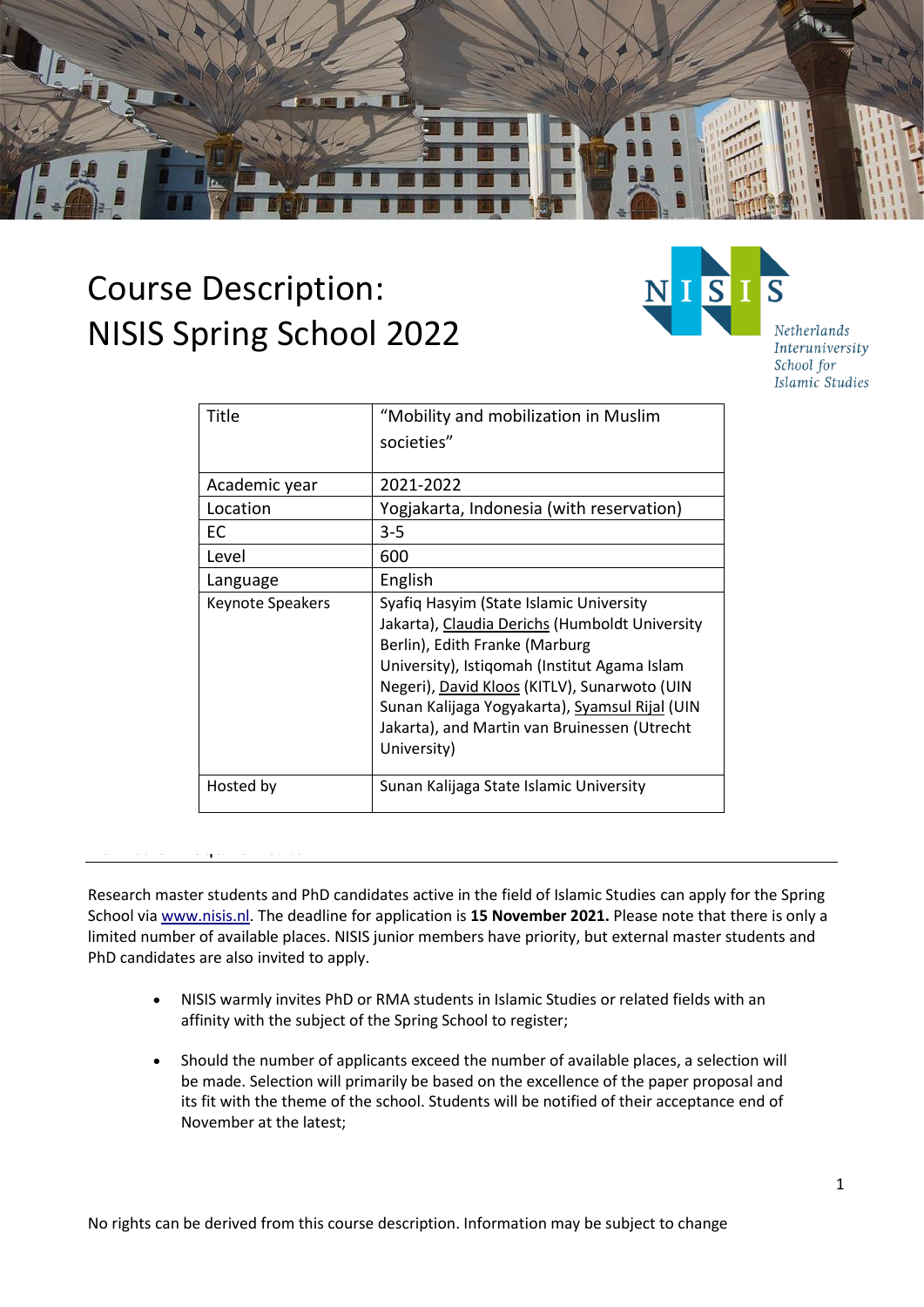

- Funding for travel will be made available for selected students (RMA/PhD, priority given to NISIS members). Here, too, a selection might be applied if the number of applicants exceeds the available funding;
- Selected students will need to make arrangements to travel to Indonesia themselves. Students are also required to arrange for comprehensive cancellation insurance. NISIS cannot be held accountable for the necessity of changing or cancelling flights due to the ongoing COVID-19 Pandemic or other unforeseen events. Students will arrange their own visa. When necessary, NISIS can arrange for a letter of invitation;
- NISIS will assist in the arrangement of accommodation, which will be organized together with our Indonesian partners and will be offered to participants to keep the costs of participation at a minimum;
- Compliance with local and up-to-date COVID regulations are responsibility of the selected candidates themselves.

# Description

The NISIS Spring School is usually organised in cooperation with several foreign research institutions. The programme consists of lectures by keynote speakers and workshops.

Participants (PhD candidates and research master students) are required to:

For 3 EC:

- read the prescribed literature in advance;
- give a presentation (15 minutes) in one of the workshops and act as discussant for the presentations of one of the other participants.

For an additional 2 EC:

• write an essay in which you elaborate on your presentation and include feedback and insights gained during the Spring School (optional; requirements can be found below).

#### Theme

The international Spring School "Mobility and mobilisation in Muslim societies" is co-organised by the European Network for Islamic Studies (ENIS), formed by the European Research Program "Mediating Islam in the Digital Age" (MIDA) and the Netherlands Interuniversity School of Islamic Studies (NISIS), Sunan Kalijaga State Islamic University, Yokyakarta, and International Islamic University of Indonesia. The Spring School addresses the topic of mobility and mobilisation in Muslim societies, past and present. Mobility and mobilisation are two interrelated dimensions in the fabric of Muslim societies that have played an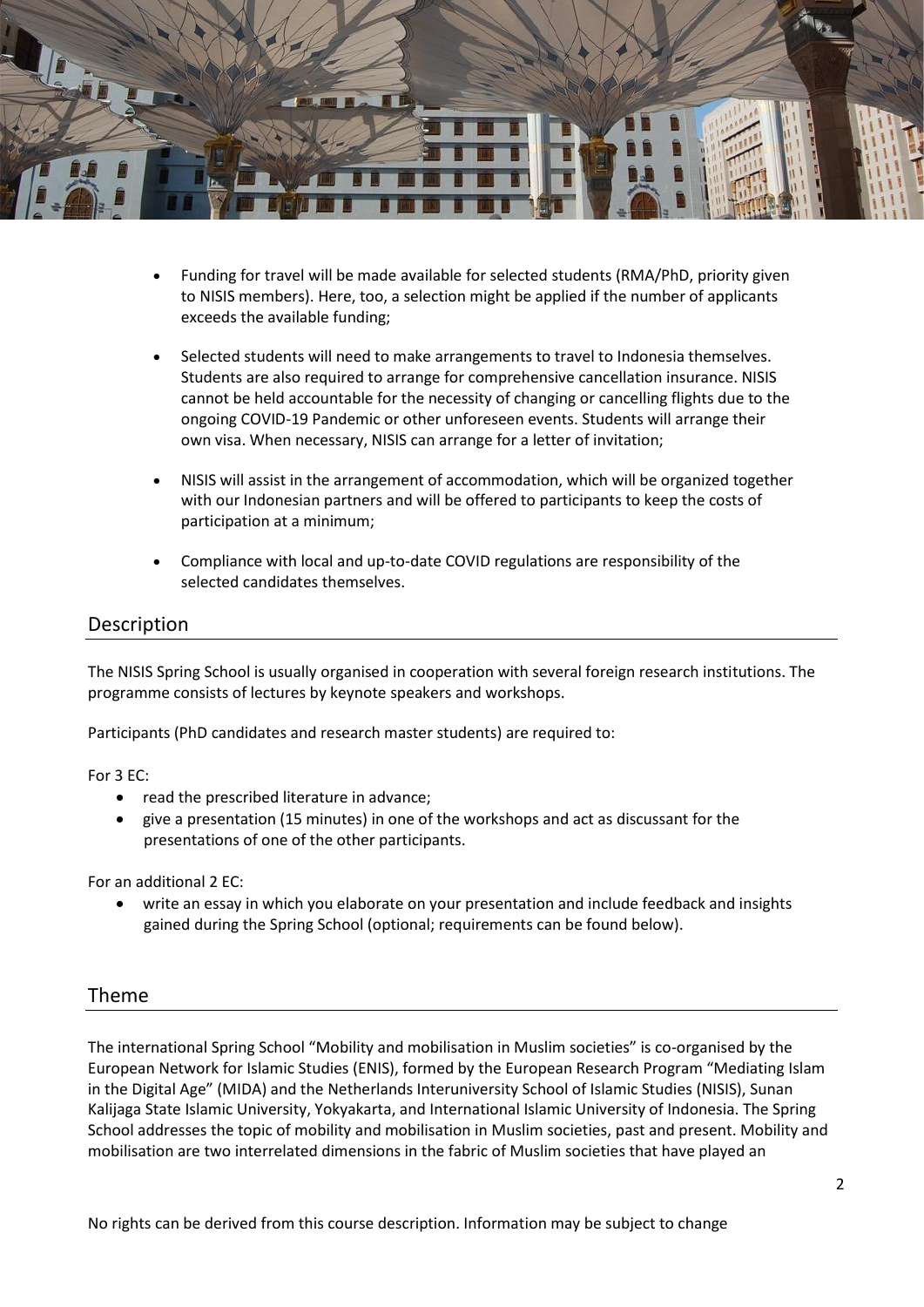

important role in shaping these societies' religious, intellectual and political developments throughout the centuries. Taking movement as a mediating practice, the objective of the Spring School is to study how mobility of people – both in the past and in the present, be they Muslims or non-Muslims, inside and outside the Islamic world, in the 'real world' and in cyberspace – has affected the relationship of Muslim societies with their own past, their understanding of their present environment, the formation or deconstruction of entrenched or new stereotypes, and their local dynamics of political and/or intellectual mobilisation.

For the fourteenth-century scholar Ibn Khaldun, "traveling in quest of knowledge is absolutely necessary for the acquisition of useful knowledge and perfection." The pilgrimage to Mecca and the study journey (*alriḥla fī ṭalab al-ʿilm*) stand out among the cultural practices closely associated with Islam that involve mobility, and their relevance is reflected in the number of studies devoted to these two manifestations of Muslim mobility. Ibn Khaldun's family was from al-Andalus, where the *riḥla fī ṭalab al-ʿilm* seems to have reached its maximum expression in the early centuries of Islam. Studies on this cultural practice have shown that Andalusis and Maghrebis travelled in great numbers to the central lands of Islam, ahead of those from other regions also located in the edges of the Islamic lands. Travel and pilgrimage was not limited to the scholars and the believers who could afford to pay for it. The ruler of Mali, Mansa Musa (ca. 1280-ca. 1337), went to Mecca, one of the few rulers who did so in the premodern period. The *riḥla* as a literary genre is considered to have been an Andalusi innovation.

At the same time, there were always scholars who seem to have considered that they could learn what they needed without venturing out of their homeland, although few general studies have been carried out to explain what motivated them against those who did perform the *riḥla*. The twelfth century saw the rise of a movement, that of the Almohads, headed by a Mahdi who told his favourite student, the future caliph ʿAbd al-Muʾmin, that he did not need to travel to the East because all the knowledge he needed he could find it now in the West. This proclamation of cultural and intellectual superiority and independence did not last for long, and travels of study continued in later times. After the Almohad attempt at establishing a local sanctuary at the grave of the Mahdi Ibn Tumart in Tinmal (Atlas Mountains) there occurred a ritual recentering in the Hijaz. This gave rise to a peculiar Maghrebi practice, that of sending letters to the Prophet's grave in Medina by those who could not visit a town that was also closely linked to the eponym of the Maliki legal school that prevailed in the Islamic West.

When moving from the Western to the Eastern edges of Islam, other developments can be highlighted and contrasted with those just briefly described. In the late-medieval and early modern period, mobility between Muslim India, Southeast Asia, and the central and western parts of the Islamic world, increased significantly. In the Mataram Sultanate of Java, to highlight just one example, local, strongly centralistic traditions merged with Islamic cosmopolitanism. Via the Indian Ocean, scholarly and economic networks proliferated, a dynamic that was further enhanced by the advent of the steamship in the 19th century and the airplane in the early 20th century. The Maghrebi and Indonesian cases serve to illustrate that the geographical and intellectual conception of a "centre" (the Hijaz, Egypt, Syria, Iraq, Anatolia in Ottoman times) and "peripheral" regions (al-Andalus, or Southeast Asia) should be problematized as for certain periods (perhaps always?) polycentrism seems to be what best reflects the reality on the ground.

The organizers of the Spring School are pleased to invite researchers to send proposals dealing with these dynamics. Topics could include the local production of knowledge and how it may – or may not – travel to other regions, which conditions favour the circulation of capital, what is gained and what is lost when such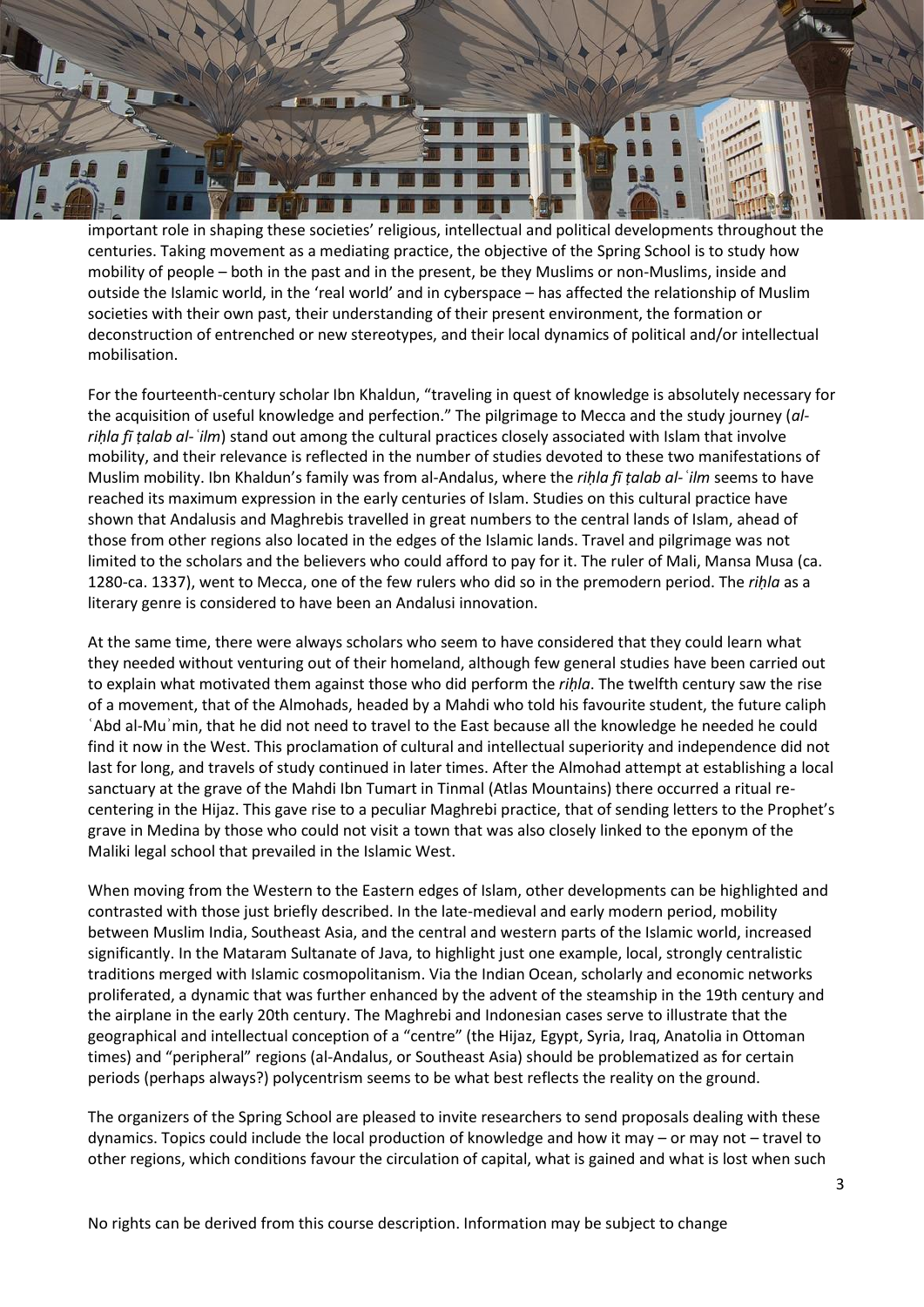

circulation does not flow in certain directions – for example, because of language (Arabic, for all its relevance, was only one of the languages through which Muslims expressed themselves), how a manuscript culture changed with the introduction of new media (paper, printing), how it has adapted to the internet era, and how increased facility of movement affected the mobility of texts and ideas across borders. Researchers are invited to reflect on these issues from the perspective of their own research. In order to enhance historical comparison and analytical depth, we call not only on researchers dealing with Islam in the past but also those working on contemporary issues.

# Course objectives

- Enlarging and deepening the already existing knowledge of Islam and Muslim societies
- Providing insight and participation in the current academic debate Introducing the candidates to an international network of scholars in the field
- Creating an academic community in which research in the field of Islam and Muslim societies can be optimally pursued
- Mediating between a new generation of researchers and innovative disciplinary and interdisciplinary developments, theoretical and methodological initiatives and explorations in the field
- Training presentation, writing and reflection skills.

# Time Table

The Spring School will take place from 21-27 March 2022. Dates may change due to the COVID-19 pandemic. Alternatives dates will most probably be in June or July 2022.

Please make sure to be informed about program details and updates via e-mail.

#### Mode of instruction

- **Lecture**
- Workshops
- **Research**

# Course load

Total course load for the course is 84 + 56 hours.

For 3 EC: Lectures during the school: 40 hours Reading prescribed literature: 14 hours Preparation presentation: 27 hours Preparation discussant: 3 hours

For an additional 2 EC: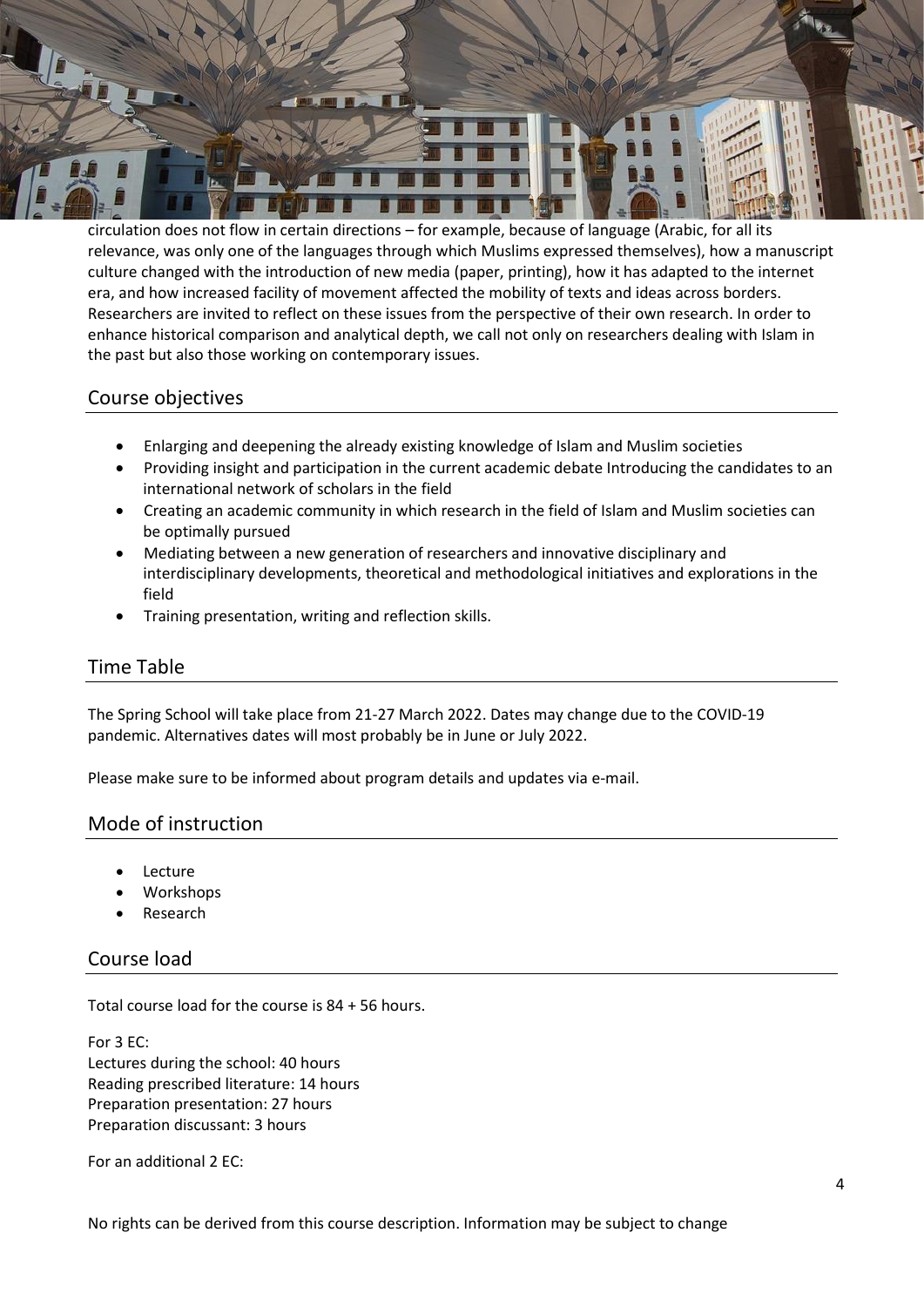

Essay: 56 hours

# Assessment method

PhD candidates and research master students will be judged on the basis of:

- attendance and active participation at the keynote lectures and workshops
- presentation in a workshop and discussant for one of the presentations of others
- a paper afterwards in the form of a reflexive essay (optional; see next section for requirements)

### Paper requirements

The objective of the essay to conclude the Spring School, is to get your presentation on paper, process the feedback you received from senior scholars and the other participants and to include new insights from the keynote lectures and literature. To this purpose, you can follow these instructions:

**A.** Turn your presentation into an essay (including correct bibliographical references – please use one citation style throughout your essay - and footnotes).

**B.** Reflect on the feedback you received during the Q&A session following your presentation.

**C.** Process new insights gained during the Spring School in your essay, most concretely how the key note lecture(s) shed new light on and/or have been helpful for your own research.

In total, the length of your essay should be **between 3000 to 4000 words** (including footnotes and/or intext citations).

#### Reading list

T.b.a.

#### Application

Research master students and PhD candidates active in the field of Islamic Studies can apply for the Spring School via [www.nisis.nl.](http://www.nisis.nl/) The deadline for application is **15 November 2021.** Please note that there is only a limited number of available places. NISIS junior members have priority, but external master students and PhD candidates are also invited to apply. For NISIS members, your registration must include:

- 1. a title and abstract\* of 300 words (max.) of your presentation (15 minutes) to be given at the spring school
- 2. a short biography\* of 50 words (max. in the third person)